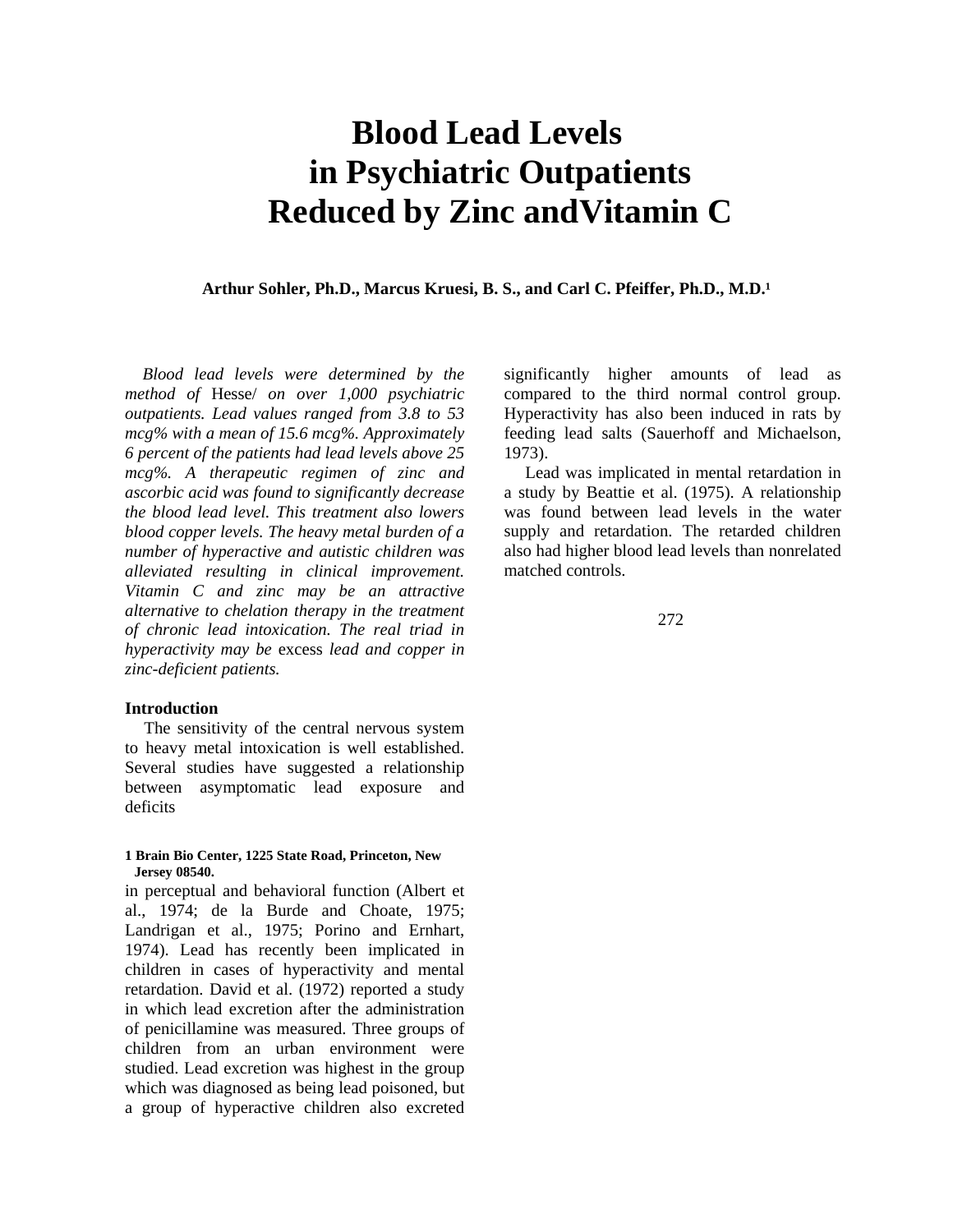Lead intoxication can produce many psychiatric symptoms. In the case of tetraethyl lead poisoning, excitement, restlessness, insomnia, nightmares, hallucinations, impairment of memory, and loss of mental concentration are reported. In inorganic lead poisoning, depression is often a symptom. Harriman and Parland (1973) have reported that lead industry workers who show no obvious signs of lead poisoning exhibit intellectual disturbances, personality changes, and an impaired performance in psychometric tests.

Vitamin C or ascorbic acid is known to have a marked effect on inorganic element metabolism, both in the case of essential trace metals and in the case of toxic heavy metals. Under physiological conditions ascorbic acid can act as a reducing agent, but it can also bind metal ions and affect their movement across biological membranes. Recently, Spivey Fox (1975) showed that the addition of ascorbic acid to the diet of the Japanese quail reduced the toxicity of a high-cadmium diet. The quail were fed 75 mg cadmium/kg of diet for four weeks, which resulted in depression of growth, anemia, and alteration in essential elements in tissue. Ascorbic acid (1 percent) added to the diet exerted a marked protective influence.

Chatterjee et al. (1975) reported on the dietary intake of metal ions and I-ascorbic acid metabolism. They found that administration of the heavy metals Cd, Pb, or Hg to rats reduced the levels of l-ascorbic acid in both liver and kidney tissue. Pb was administered in these experiments at a dose of 10 mg/100 g body weight. Daily supplementation of the diet of these animals with ascorbic acid at a dose of 10 mg/100 g body weight raised ascorbic acid in tissues to above control levels.

One can look upon lead intoxication as a stress state. Decreased blood Zn levels and increased Cu levels have been reported in several stress states such as burn cases, post surgery, infection, and leukemia. Oleske et al. (1975) has reported similar findings in asymptomatic lead-intoxicated children. He compared whole blood zinc and copper levels in a group of children with acute infection and an asymptomatic lead intoxication group with a control group which was admitted for elective surgery of minor trauma. The asymptomatic lead group was admitted for EDTA chelation therapy and had blood Pb levels greater than 60 mcg%. While the administration of zinc has been found beneficial in a number of stress states, no one has used zinc and vitamin C to reduce lead levels and symptoms.

The present report concerns itself with a survey of the psychiatric outpatient population of the Brain Bio Center and the use of vitamin C and zinc in the treatment of lead-intoxicated individuals.

# **Material and Methods**

The study was carried out on psychiatric outpatients of the Brain Bio Center. Blood lead levels were determined by the method of Hessel (1968). Serum copper was measured by atomic absorption spectroscopy of a trichloroacetic acid extract. Lead levels were determined on the initial visit and in high-lead patients on subsequent visits while they were on a regimen of vitamin C and Zn. Data was statistically analyzed by a paired t test.

# **Results**

Blood lead levels were determined initially on 1,113 outpatients. The results are presented in the histogram, Figure 1. The lead levels ranged from  $3.8 - 53$  mcg% with a mean of 15.6 mcg%. These levels agree with means reported in the literature for general populations.

Some 5.9 percent of the patients had lead levels above 25 mcg%. We considered these patients to have high-lead values.

Although levels below 40 mcg% are generally considered normal, one must bear in mind the uniqueness of the individual resulting in the presence of susceptible and resistant individuals in a population. One must also bear in mind the greater susceptibility of children. We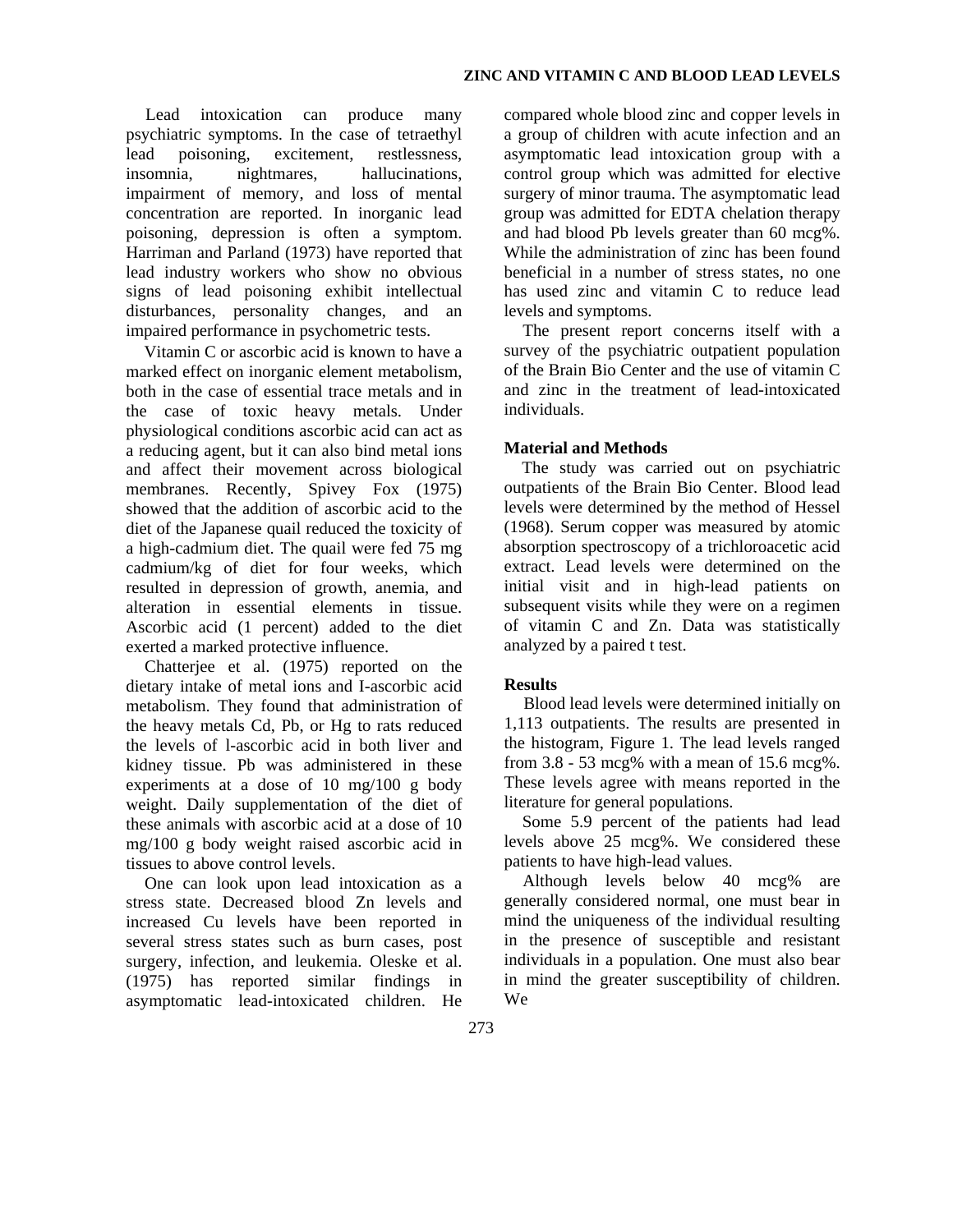

**FIGURE1** 



therefore took a closer look at our high-lead group, particularly cases of known lead exposure or hyperactive children. Symptoms of depression, anxiety, headache, sore joints and metallic taste were reported more frequently in the high-lead group.

Table 1 presents the results of Zn and vitamin C therapy on 47 adult patients. Blood lead levels were significantly reduced between the initial and subsequent visits. Dose levels were 2.0 g vitamin C and 30 mg zinc as the gluconate AM and PM. The difference in lead levels between the initial and third visit was significant at the .001 level when the data was analyzed with the paired t test.

# TABLE<sub>1</sub>

#### **Blood Lead Levels in Adult Male and Female Psychiatric Outpatients** Vitamin C and Zinc Therapy

|                |       | Male $(n = 30)$                               |       | Female ( $n = 17$ )       |  |
|----------------|-------|-----------------------------------------------|-------|---------------------------|--|
|                |       | $\overline{X}$ + S.D.                         |       | $\overline{X}$ $\pm$ S.D. |  |
| 1st visit      |       | 24.6 $\pm$ 4.6 (mcg/%) 23.2 $\pm$ 2.8 (mcg/%) |       |                           |  |
| (pretreatment) |       |                                               |       |                           |  |
| 2nd visit      |       | $21.6 + 5.9$                                  |       | $18.2 + 3.3$              |  |
| 3rd visit      |       | $18.8 + 6.8$                                  |       | $18.0 + 5.1$              |  |
|                | $t^*$ | P                                             | t     | Ρ                         |  |
| Visit 1 vs. 2  | 2.730 | .02                                           | 8.009 | .001                      |  |
| Visit 2 vs. 3  | 2.170 | .05                                           | .885  | N. S.                     |  |
| Visit 1 vs. 3  | 5.082 | .001                                          | 4.539 | .001                      |  |
|                |       |                                               |       |                           |  |

\* Paired t test

The effect of the treatment regimen was similar in both male and female patients, Figure 2.

Figure 3 illustrates the decline in lead levels observed in five representative patients who were followed for a period of several months.

Table 2 illustrates the problem of heavy metal burden in children with psychiatric problems. Not only lead but also copper may burden the system of these patients. Treatment with vitamin





Effect of vitamin C and Zn on blood lead levels in male and female patients.

C and zinc is known to reduce the copper burden (Pfeiffer and lliev, 1972). In children, lead levels greater than their chronological age may be suspect particularly in cases of known lead exposure. A decrease in the heavy metal burden by treatment with the vitamin C and zinc was followed by clinical improvement.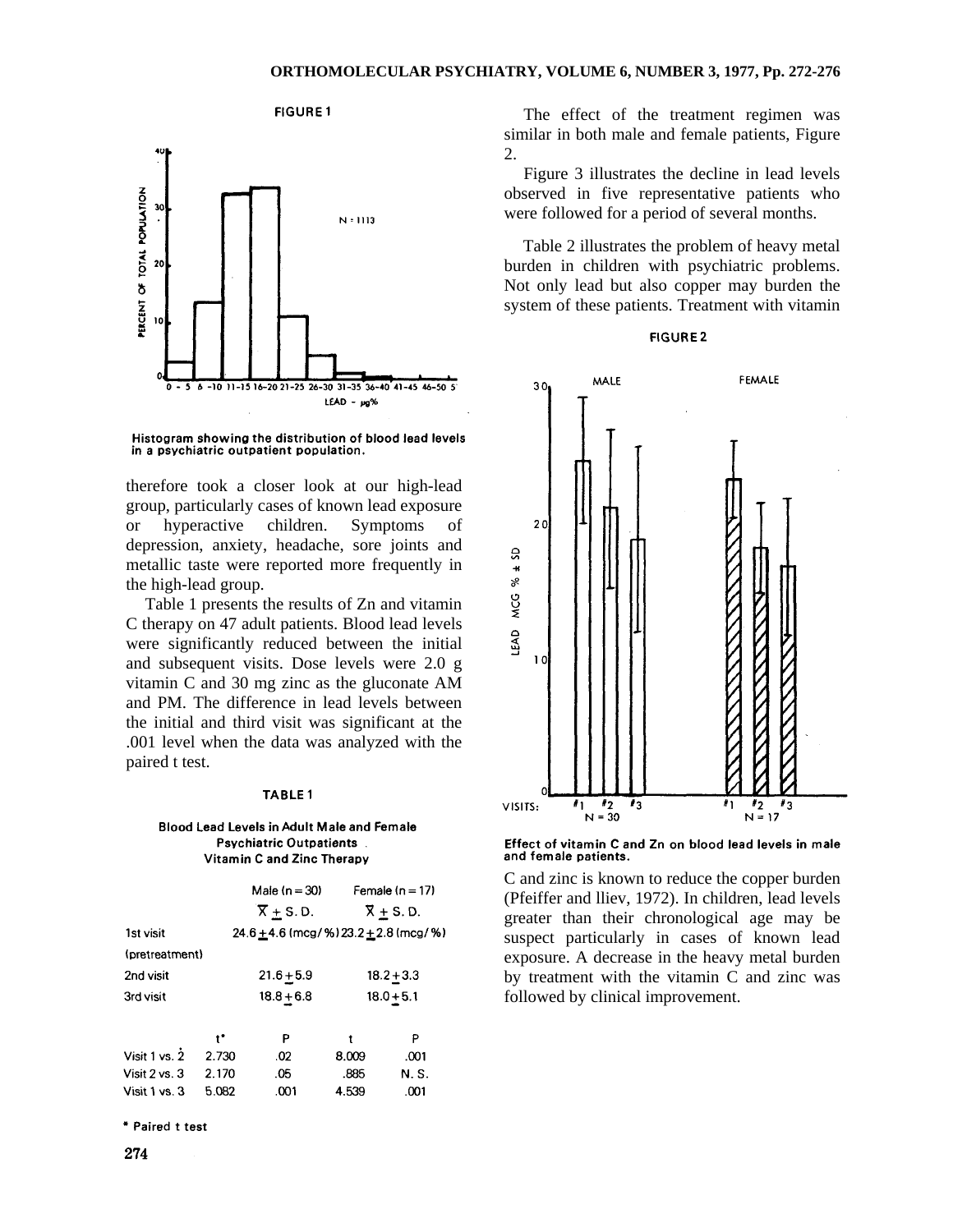### **ZINC AND VITAMIN C AND BLOOD LEAD LEVELS**



Blood lead levels of representative patients on the<br>vitamin C plus Zn regimen on initial and several<br>subsequent visits.

#### TABLE<sub>2</sub>

Heavy Metal Burden in Hyperactive Children

|            | Age    | Pb                   | Cu      |
|------------|--------|----------------------|---------|
|            |        | mcg%                 | mcg%    |
| Male       | 10.7   | 18.2                 | 147     |
| $n = 19$   | $+2.2$ | $+5.0$               | $+0.29$ |
| % elevated |        | $100\%$ <sup>*</sup> | 100%    |
| female     | 10.0   | 15.8                 | 134     |
| $n = 13$   | $+2.4$ | $+4.8$               | $+0.16$ |
| % elevated |        | 85%                  | 100%    |

Refers to a blood lead level greater than chronological age.

\*\* Values expressed as mean  $+$  S.D.

## **Discussion**

Since the number of patients found in this survey to be suffering from lead intoxication was quite limited, we have recently instituted a study of 40 male lead workers with blood lead levels above 40 mcg%. We feel that efficacy of the proposed therapy can be better validated with such a group.

From a number of points of view, the therapy proposed may be advantageous. The current treatment of lead intoxication involves chelation therapy with agents such as EDTA or penicillamine, both of which are more hazardous.

A number of studies (Finkler, 1976) have shown renal damage due to prolonged use of Ca EDTA. It has been used as a prophylactic measure in a number of instances with lead workers! This practice is deplorable in that environmental conditions for the exposure are not alleviated and the worker is exposed to the possible toxic effects of the medication. The therapy proposed is simple, cheap, and relatively free of side effects.

The problem of lead exposure in children deserves some further comment. It has been well established that lead intoxication in children is quite different from that which is observed in adults. In adults the lead exposure is generally connected with known dangerous occupations; in children exposure is often due to habits such as pica where lead is ingested via foreign particles such as paint chips or living near a super highway.

Lead appears to be more easily absorbed in children, and it is retained to a greater extent. In contrast to adults where lead is stored primarily in bone, in children large amounts of lead remain in the soft tissue. From the results of the study it appears to be advisable to check most children having psychiatric problems for lead and copper intoxication. The problem of a highlead burden in children has been extensively discussed by Bryce-Smith and Waldren (1976). They conclude that in children who are clinically asymptomatic and whose lead levels are not markedly above 40 mcg%, they have found a broad range of psychological impairment. In addition, hyperactive children with blood lead levels of the order of 25 mcg% have shown great improvement on treatment with pencillamine or calcium-EDTA. We believe that in hyperactive children lead levels of 25 mcg% may be suspect, and even lead levels above the actual age of the patient when the serum uric acid is high.